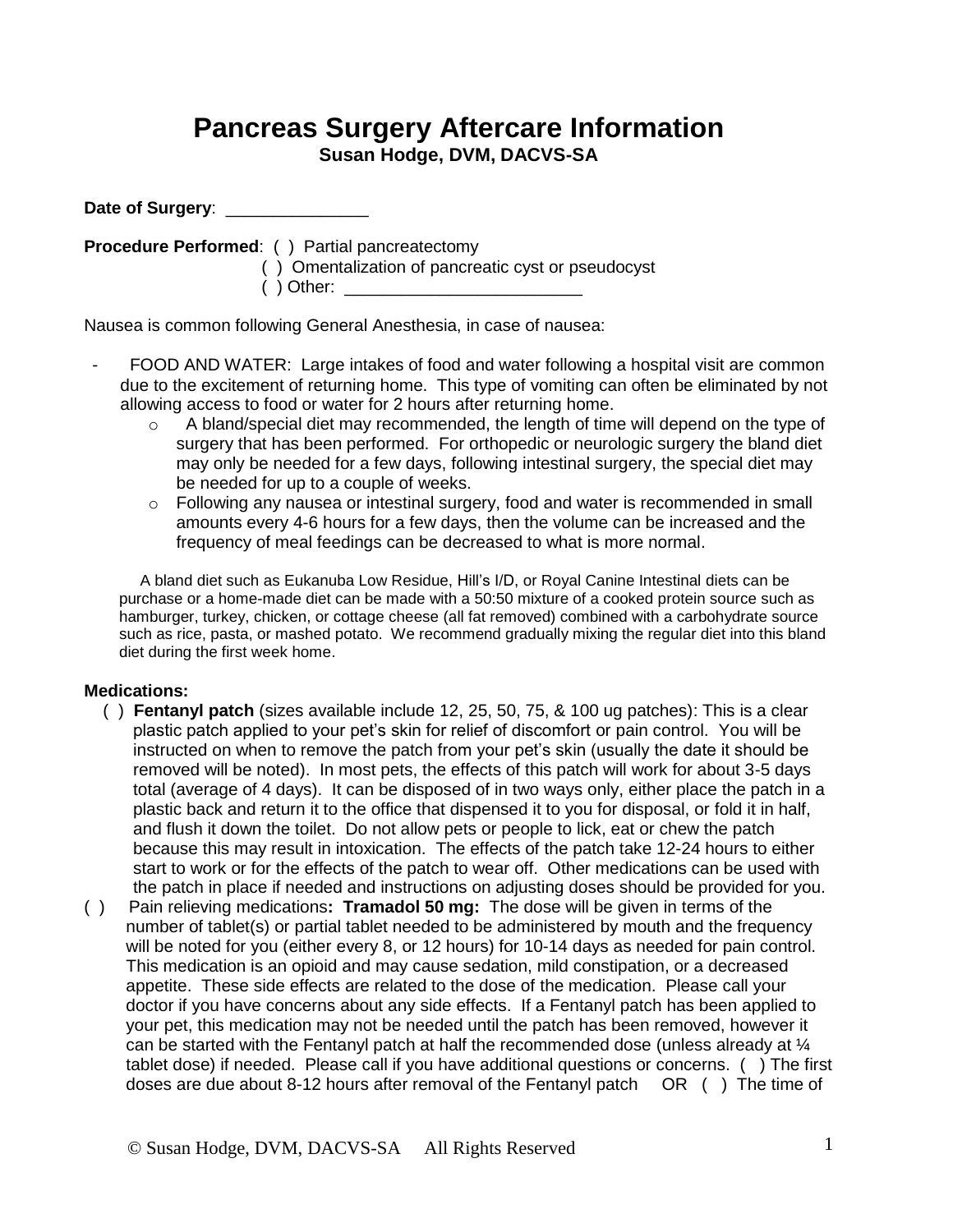the next dose that this medication is due will be noted on your discharge instructions ( am/pm).

- ( ) **Antacids** such as Pepcid AC (Famotidine) or Zantac (Ranitidine) may be recommended:The dose will be given in terms of the number of tablet(s) needed to be administered by mouth and the frequency will be noted for you (either every 12 or 24 hours) for 5-7 days. This is an acid reducing medication which can be purchased over-the-counter in any pharmacy, drug store, or grocery store. The time of the next dose that this medication is due will be noted on your discharge instructions (am/pm).
	- ( ) **Anti-vomiting** medications such as Metoclopramide (Reglan) or Cerenia (Maropitent): The dose will be given in terms of the number of tablet(s) needed to be administered by mouth and the frequency will be noted for you (either every 8, 12, or 24 hours) for 3-5 days. This is an anti-vomiting medication. The time of the next dose that this medication is due will be noted on your discharge instructions (am/pm).
- ( ) **Other: Antibiotics** may be administered if needed, depending on the case. The dose will be given in terms of the number of tablet(s)/capsule(s) needed to be administered by mouth and the frequency will be noted for you (either every 12 or 24 hours) for the appropriate number of days. Antibiotics would be used to prevent infection or treat contamination noted at the time of surgery. Any antibiotic may cause nausea, vomiting, or diarrhea. Most side effects can be minimized by administering the medication with food. The time of the next dose that this medication is due will be noted on your discharge instructions (am/pm).
- ( ) Other: Other medications may be added as deemed necessary.

**Exercise:** Limit activity for the next 3 weeks. Your pet should be kept in a crate, playpen, or confined to a small space at all times unless under direct supervision for the first 3 weeks. No jumping, running, or rough-housing with other pets or people. Unrestricted activity may result in more pain, break down of the abdominal incision, or other complications.

 ( ) Short walks are permitted on a leash only (10 minutes maximum). Do not leave your pet off the leash or unattended outside during the time of exercise restriction.

For Cats:

- ( ) Please do not let your pet outside during recovery.
- ( ) LITTER PAN Use shredded paper or Yesterdays News for litter for 2-3 weeks.
- ( ) LAB /BIOPSY RESULTS: Results of the submitted samples should return in 5-7 days time.

Dr. Hodge will call you with these results, but please call if you have not heard from her in 7 days.

A copy of these results will be sent to your regular veterinarian after review.

**Incision:** Please check the incision for signs of problems including: redness, swelling, pain, discharge, opening, or loss of sutures/staples. Please call if any of these are noted. Do not allow your pet to lick at the incision. Please obtain an Elizabethan collar from us, your regular veterinarian, or a pet supply store to prevent licking at the incision. Other options to deter licking the incision include: application of bitter apple solution (purchased from a pet supply store) around the incision several times per day, or place a t-shirt or boxer shorts on your pet depending on the location of the incision and their tolerance of these pieces of clothing.

- ( ) There are no external staples/sutures to be removed, but the incision should still be checked.
- ( ) There are staples/sutures that need to be removed in about 10-14 days.